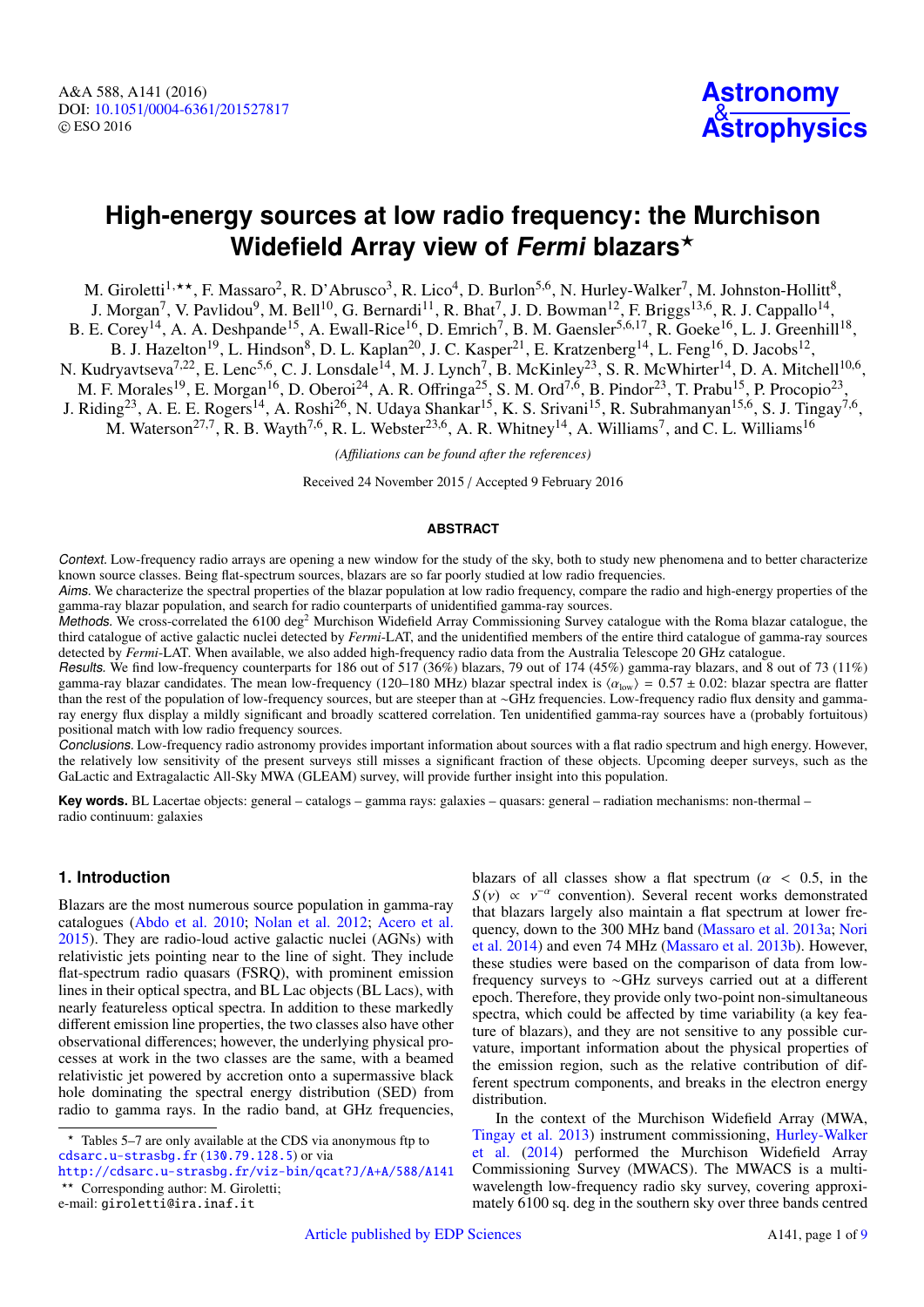<span id="page-1-1"></span>Table 1. List of quantities.

| Symbol                | <b>Ouantity</b>                                                       |
|-----------------------|-----------------------------------------------------------------------|
| $S_{.018}$            | flux density at 180 MHz (from MWACS)                                  |
| $S_{\perp}$           | flux density at $\sim$ 1 GHz (0.8 GHz from SUMSS or                   |
|                       | 1.4 GHz from NVSS, if Dec $\langle -30^\circ \text{ or } -30^\circ$ , |
|                       | respectively)                                                         |
| $S_{20}$              | flux density at 20 GHz (from AT20G)                                   |
| $\alpha_{\text{low}}$ | spectral index between 120 and 180 MHz (MWACS)                        |
| $\alpha_{0.18-1}$     | spectral index between 180 MHz and $\sim$ 1 GHz                       |
| $\alpha_{1-20}$       | spectral index between $\sim$ 1 and 20 GHz                            |

at 119, 150, and 180 MHz. Nearly at the same time, [Massaro](#page-8-6) [et al.](#page-8-6) [\(2015\)](#page-8-6) published the fifth edition of the Roma-BZCat, the most recent multi-wavelength list of blazars.

At the other end of the electromagnetic spectrum, [Acero](#page-7-1) [et al.](#page-7-1) [\(2015\)](#page-7-1) have just released the third *Fermi*-LAT catalogue of gamma-ray sources (3FGL), based on Large Area Telescope (LAT) data collected with a longer exposure and an improved instrument and analysis characterization; furthermore, [Ackermann](#page-7-3) [et al.](#page-7-3) [\(2015\)](#page-7-3) have realized the accompanying third catalogue of LAT AGNs (3LAC). These surveys therefore represent an invaluable resource to tackle the spectral characterization of gamma-ray blazars at low frequency with unprecedented detail and to discuss statistical significance and physical implications of the correlation between emission in the two bands. Indeed, [Ackermann et al.](#page-7-4) [\(2011a\)](#page-7-4) have studied with great accuracy the radio-gamma connection in the several GHz radio band, while only preliminary studies have been attempted for low-frequency radio data.

In this paper, we cross-correlate the MWACS catalogue with the BZCat, the 3LAC, and the list of unassociated sources of the 3FGL; when available, we also add high-frequency data from the Australia Telescope 20 GHz survey (AT20G, [Murphy et al.](#page-8-7) [2010\)](#page-8-7). All cross-correlations and analyses are carried out within the MWACS footprint, which is given in Sect. [2,](#page-1-0) along with an outline of the other radio and gamma-ray surveys and cata-logues. Then we describe in Sect. [3](#page-2-0) the construction of our working samples (blazars in the MWACS, gamma-ray AGNs in the MWACS, other gamma-ray sources in the MWACS) and present their overall properties in Sect. [4;](#page-3-0) finally, we discuss the results and give our conclusions in Sect. [5.](#page-6-0)

Throughout the paper, we use a ΛCDM cosmology with *h* = 0.71,  $\Omega_{\rm m}$  = 0.27, and  $\Omega_{\Lambda}$  = 0.73 [\(Komatsu et al.](#page-7-5) [2009\)](#page-7-5). The radio spectral index  $\alpha$  is defined such that  $S_{\gamma} \propto \gamma^{-\alpha}$  and the gamma-ray photon index  $\Gamma$  such that  $dN_{\text{other}}/dE \propto E^{-\Gamma}$  In the gamma-ray photon index Γ such that  $dN_{photon}/dE \propto E^{-\Gamma}$ . In Table [1](#page-1-1) we give a list of the quantities used for flux densities and spectral indices throughout the paper.

# <span id="page-1-2"></span><span id="page-1-0"></span>**2. Selected surveys and catalogues**

#### 2.1. MWACS catalogue

The MWACS catalogue [\(Hurley-Walker et al.](#page-7-2) [2014\)](#page-7-2) is our main reference catalogue; we downloaded the final table from Vizier<sup>[1](#page-1-2)</sup>. This catalogue lists 14 110 sources, in the sky area approximately  $0^\circ \le RA \le 127.5^\circ$  or  $307.5^\circ \le RA \le 360^\circ$  (20.5<sup>h</sup>  $\le$  RA  $\le$  8.5<sup>h</sup>) and -58.0°  $\lt$  Dec  $\lt$  -14.0° Data were taken in RA  $\leq 8.5^{\text{h}}$ ) and  $-58.0^{\circ} < \text{Dec } < -14.0^{\circ}$ . Data were taken in October 2012. All the sources in this area have high absolute October 2012. All the sources in this area have high absolute Galactic latitude, which is ideal for blazar studies (e.g. the 3LAC only contains high-latitude sources by construction).

For each source, the catalogue reports the flux density  $S_{0.18}$ at 180 MHz and the spectral index  $\alpha_{\text{low}}$  derived across the three frequency bands centred on 119, 150, and 180 MHz. The survey has ~3' angular resolution and a typical noise level of 40 mJy beam−<sup>1</sup> , with reduced sensitivity near the field boundaries and bright sources. The faintest source has  $S_{0.18} = 0.12$  Jy. Sources are marked with a spectral fit flag if the identification at the three frequencies is problematic: a type 1 fit classification indicates a spectral index determined by integrating an extended source, and a type 2 a forced fit.

## 2.2. BZCat

The BZCat is a multi-wavelength list of blazars, regularly updated since the release of the first edition in 2009 [\(Massaro et al.](#page-8-8) [2009\)](#page-8-8). [Massaro et al.](#page-8-6) [\(2015\)](#page-8-6) have recently released the fifth edition, in which they report coordinates, redshift, and multifrequency (radio, millimetre, optical, X-ray, and gamma-ray) data for 3561 sources. The sources are classified as FSRQs, BL Lacs, and BL Lacs with significant contamination from the host galaxy, or blazars of uncertain type (BCU). All the sources in the BZCat are detected in the radio, and we used the radio flux density at ∼1 GHz as reported in the catalogue: the radio data reported in the BZCat come partly from the NRAO VLA Sky Survey (NVSS, [Condon et al.](#page-7-6) [1998\)](#page-7-6) at 1.4 GHz or the Sydney University Molonglo Sky Survey (SUMSS, [Bock et al.](#page-7-7) [1999;](#page-7-7) [Mauch et al.](#page-8-9) [2003\)](#page-8-9) at 0.8 GHz, for sources above or below Dec =  $-30^\circ$ , respectively. In the following, we simply indicate this radio flux density as  $S_1$ ; however, we considered the actual frequency at which the flux density was obtained whenever we used it to determine the spectral index.

## 2.3. 3FGL

The third *Fermi*-LAT catalogue (3FGL) is the deepest in the 100 MeV–300 GeV energy range. It is based on the first four years of science operation data from the *Fermi* mission, between 2008 August 4 and 2012 July 31, and it includes 3033 sources. Each source is characterized by its position, gamma-ray flux (photon flux, energy flux, flux in different energy ranges and in 48 monthly time bins), and photon index. The typical 95% positional confidence radius is ~0.1°. Most<br>3FGL sources are identified with or statistically associated with<sup>2</sup> 3FGL sources are identified with or statistically associated with<sup>[2](#page-1-3)</sup> blazars (see Sect. [2.4\)](#page-1-4), but about one-third of the 3FGL does not have a plausible counterpart at other wavelengths. These socalled unassociated gamma-ray sources (hereafter, UGS) are not distributed uniformly in the sky: 468 fall in the Galactic plane  $(|b| < 5^\circ)$ ; they are most likely a mix of galactic and extragalactic discrete sources embedded in complex diffuse emission; the tic discrete sources embedded in complex diffuse emission; the remaining 542 sources are presumably of extragalactic nature, possibly faint and as yet unrecognised blazars. In the present work, we have considered the data available through the *Fermi* Science Support Center<sup>[3](#page-1-5)</sup>.

# <span id="page-1-5"></span><span id="page-1-4"></span><span id="page-1-3"></span>2.4. 3LAC

The third LAT AGN catalogue (3LAC) includes a total of 1563 gamma-ray sources among the  $2192 |b| > 10°$  3FGL sources. These 3LAC sources are identified

<sup>1</sup> <ftp://cdsarc.u-strasbg.fr/pub/cats/VIII/98>

<sup>2</sup> An identification is claimed when correlated variability is observed, while the more common association between LAT sources and AGNs is based on statistical methods.

<sup>3</sup> [http://fermi.gsfc.nasa.gov/ssc/data/access/lat/4yr\\_](http://fermi.gsfc.nasa.gov/ssc/data/access/lat/4yr_catalog/gll_psc_v16.fit) [catalog/gll\\_psc\\_v16.fit](http://fermi.gsfc.nasa.gov/ssc/data/access/lat/4yr_catalog/gll_psc_v16.fit)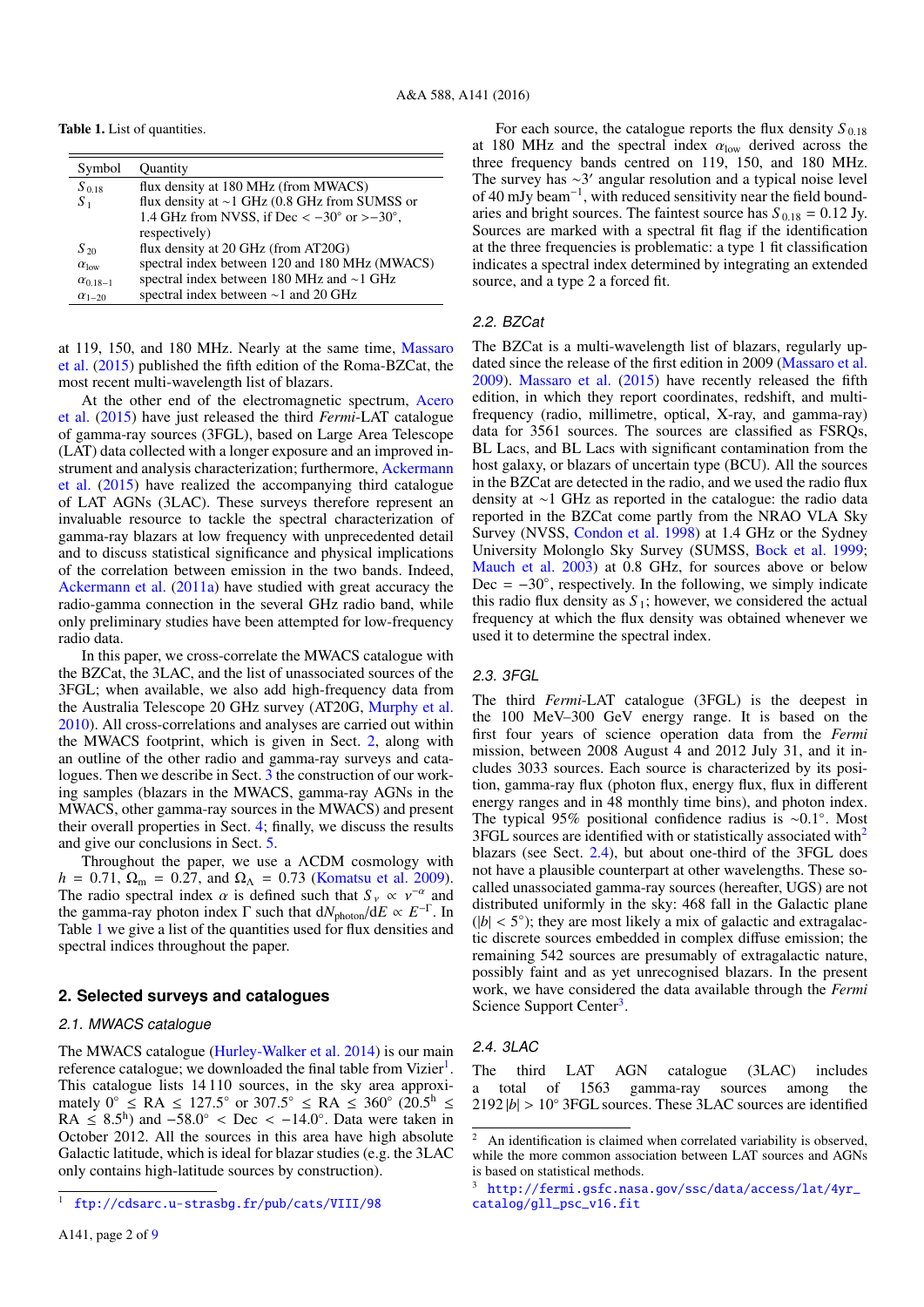or statistically associated with AGNs by means of a Bayesian association [\(Abdo et al.](#page-7-0) [2010\)](#page-7-0) or a likelihood ratio [\(Ackermann](#page-7-8) [et al.](#page-7-8) [2011b\)](#page-7-8) method. These 1563 gamma-ray sources are associated with 1591 objects (28 sources have double associations), consisting mostly (98%) of blazars or blazar candidates.

From the entire sample, [Ackermann et al.](#page-7-3) [\(2015\)](#page-7-3) have defined a "clean" subset of 3LAC single-association sources free of any analysis problems (e.g. sources strongly affected by changes in the diffuse emission model). In the following, whenever we mention the 3LAC we implicitly refer to this clean subset, which includes 1444 objects with 414 FSRQs, 604 BL Lacs, 49 BCUs, 353 blazar candidates, and 24 non-blazar AGNs.

We note that [Ackermann et al.](#page-7-3) [\(2015\)](#page-7-3) classify as blazar candidates both confirmed blazars of uncertain type (which have an optical spectrum and are also included in BZCat) and other blazar candidates (which do not appear in BZCat, but still present multi-wavelength features typical of blazars, such as a flat radio spectrum or a two-humped broadband SED). For consistency with the BZCat, we here consider separately gammaray blazars of uncertain type (which we indicate as BCU, as in BZCat) and gamma-ray blazar candidates.

In particular, we carried out our analysis starting from the machine-readable form of Table 4 in [Ackermann et al.](#page-7-3)  $(2015)^4$  $(2015)^4$  $(2015)^4$ .

### 2.5. AT20G

The Australia Telescope 20 GHz (AT20G) survey is a radio survey carried out at 20 GHz with the Australia Telescope Compact Array (ATCA). It covers the whole sky south of Dec  $\leq 0^{\circ}$  and includes 5890 sources above a 20 GHz flux-density limit and includes 5890 sources above a 20 GHz flux-density limit of 40 mJy. The survey was carried out in two steps from 2004 to 2008: in a first phase, the ATCA realized a fast-scanning blind survey characterized by an overall rms noise of  $1\sigma \sim$ 10 mJy beam<sup>−</sup><sup>1</sup> ; then, all the sources brighter than 50 mJy were followed up to produce the final catalogue, with additional nearsimultaneous flux-density measurements at 5 and 8 GHz for most sources.

The source composition of the AT20G is rather heterogeneous; however, high-frequency observations naturally favour the detection of flat-spectrum sources like blazars and in particular gamma-ray blazars [\(Mahony et al.](#page-8-10) [2010\)](#page-8-10). As it also covers the entire MWACS footprint, we used it to complement the MWA data with higher frequency information for the blazar samples that we describe in the following section. In particular, we made use of the data in version 1.0 provided by the Vizier archive<sup>[5](#page-2-2)</sup>.

# <span id="page-2-0"></span>**3. Sample construction**

<span id="page-2-2"></span><span id="page-2-1"></span>After restricting the BZCat, the 3LAC, and the 3FGL lists to the MWACS footprint, we cross-matched them with the MWACS catalogue using TOPCAT [\(Taylor](#page-8-11) [2005\)](#page-8-11). In the following subsections, we give details of the procedure.

# <span id="page-2-3"></span>3.1. BZCat-MWACS sample

Within the entire MWACS field, the BZCat contains 517 sources, divided into 153 BL Lacs, 327 FSRQs, and 37 blazars of uncertain kind. We cross-matched this subset with the MWACS catalogue, using a positional uncertainty of  $5$ <sup> $\prime\prime$ </sup> on the BZCat coordinates and the 95% confidence error ellipse for each

MWACS source (obtained as  $1.621\times$  the RA and Dec  $1\sigma$  uncertainty reported in the MWACS catalogue). The 5" value for the BZCat positions is very conservative for most sources, some of which have positions from VLBI observations that are accurate at the subarcsecond level. However, we verified that a few additional sources are picked up if we increase the uncertainty from  $1''$  to  $5''$ , although further increases do not pick up any more sources.

We also tried to cross-match the two catalogues with a fixed radius, using the same procedure based on the generation of 100 mock replicas that we adopted in our previous papers [\(Massaro et al.](#page-8-1) [2013a,](#page-8-1)[b,](#page-8-3) [2014\)](#page-8-12). This method provided a sanity check that the errors quoted in the MWACS catalogue are sensible. Therefore, we continued our analysis using the rigorous association method based on the source-by-source uncertainty. The accuracy of the MWA coordinates is affected by two components, one of random intensity that is due to the ionospheric phase contribution, and one dependent on the source flux density. Since sources with higher flux density have better constrained positions, this method maximizes the efficiency of our selection and the use of information retained from the data.

In total, we found 186 matches: 23 BL Lacs, 147 FSRQs, and 16 blazars of uncertain type. Within these 186 matches, 10 sources have MWACS spectral fit classification of type 1 or 2 (five sources of each type). By constructing 100 mock replicas of the BZCat sample, in which we shifted each position by 2 ◦ along a random position angle, and repeating the association procedure for each replica, we estimate that less than 1 of these 186 matches arises by chance (on average, 0.8 sources per fake sky).

We furthermore collected high-frequency data for the BZCat-MWACS sample by cross-correlating it with the AT20G survey catalogue. [Murphy et al.](#page-8-7) [\(2010\)](#page-8-7) calculated the uncertainty in right ascension and declination for the full AT20G sample as  $\sigma_{\text{RA}} = 0.9''$  and  $\sigma_{\text{Dec}} = 1.0''$ ,<br>respectively Using these values for AT20G and extending the respectively. Using these values for AT20G and extending the positional uncertainty for BZCat sources from  $1''$  to  $5''$ , the number of matches increases from 155 to 170, and then does not increase any further up to  $30''$ . We then considered all the  $170$ matches as bona fide associations. The 16 sources that do not have a match are all rather faint at both 180 MHz and 1 GHz, and they also have a steep spectral index  $(\langle \alpha_{0.18-1} \rangle = 0.68)$ and extrapolated flux densities generally below the AT20G sensitivity.

#### 3.2. 3LAC-MWACS sample

The subset of the clean 3LAC sources localized within the MWACS footprint contains 249 objects; there are 87 BL Lacs, 71 FSRQ, 16 BCU, 73 blazar candidates, and 2 radio galaxies.

Similar to the BZCat sources, these objects have accurately known coordinates, therefore we followed the same association method described above. We stress that we used the positions of the low-energy counterparts listed in the 3LAC and not those of the gamma-ray sources, which are significantly less well determined and could result in a large number of spurious associations.

From our starting list, we found counterparts in the MWACS for 88 3LAC sources, divided into 19 BL Lacs, 52 FSRQ, 8 BCU, 8 blazar candidates, and 1 radio galaxy (PKS 0625−35). We note that the other LAT radio galaxy (Pictor A) does indeed appear in the MWACS data as a bright source, but was not entered in the final MWACS catalogue because of calibration difficulties brought about by its high brightness and

<sup>4</sup> [http://iopscience.iop.org/0004-637X/810/1/14/](http://iopscience.iop.org/0004-637X/810/1/14/suppdata/apj517471t4_mrt.txt)

[suppdata/apj517471t4\\_mrt.txt](http://iopscience.iop.org/0004-637X/810/1/14/suppdata/apj517471t4_mrt.txt)

<sup>5</sup> <ftp://cdsarc.u-strasbg.fr/pub/cats/J/MNRAS/402/2403>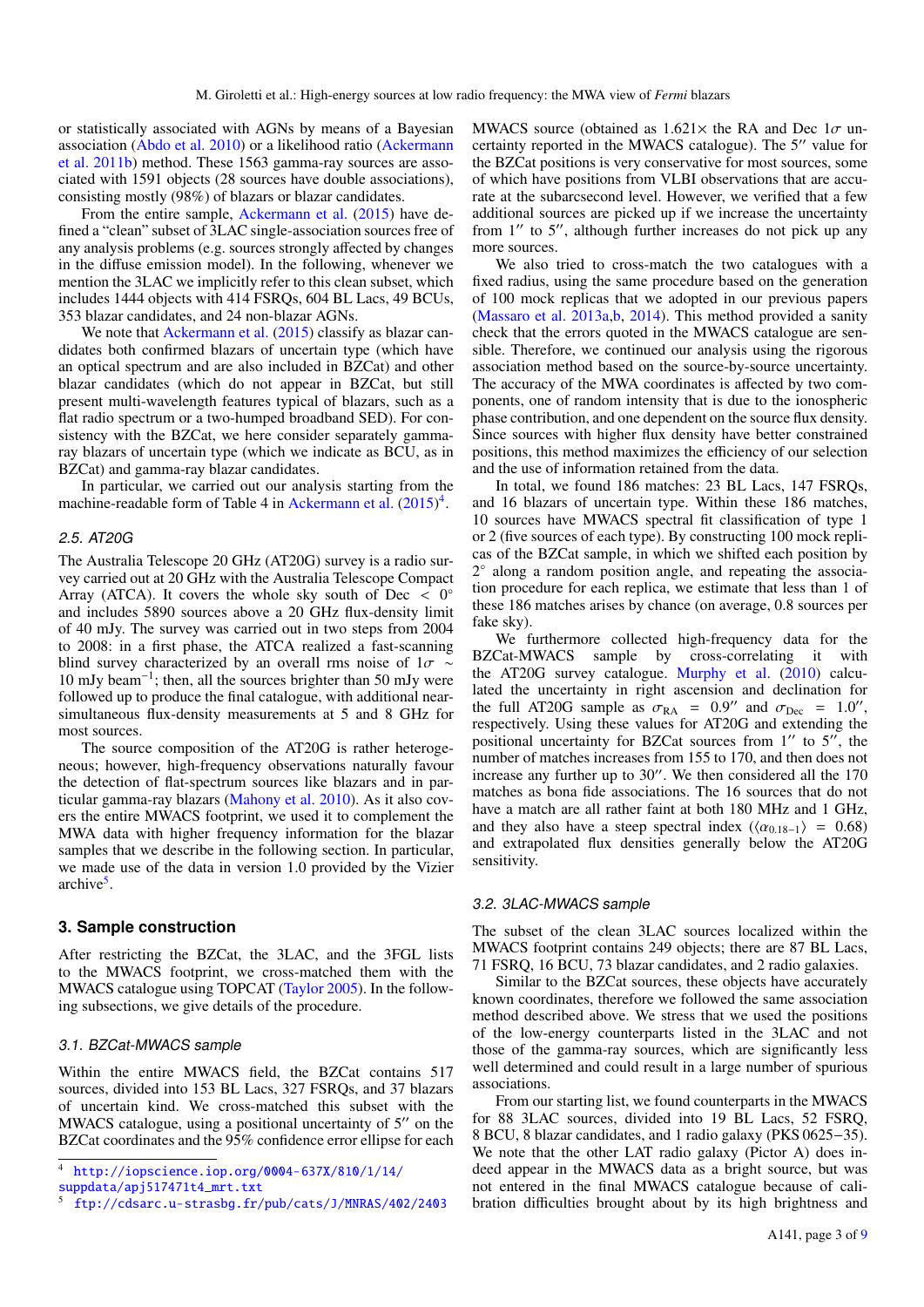large extent. It therefore does not enter our catalogue crosscorrelation either. Given the very low statistics for the population of gamma-ray radio galaxies, in the following we only focus on the 87 3LAC blazars and blazar candidates with counterparts in the MWACS. All but three of the sources (PKS 0451−28, PKS 2245−328, and PKS 2333−415) have spectral fit class 0. Following the same procedure as in Sect. [3.1](#page-2-3) and considering the smaller number of sources in this case, we do not expect more than one of these matches to be spurious.

We also cross-matched this sample of 87 sources with the AT20G catalogue and obtained 81 matches. The six missing sources again have fairly steep spectral indices ( $\langle \alpha_{0.18-1} \rangle = 0.66$ ) and low extrapolated flux densities (only the blazar candidate PKS 0302−16 exceeds an extrapolated flux density of  $S_{20}$  = 100 mJy).

#### 3.3. Other gamma-ray sources in the MWACS

The MWACS footprint covers 96 3FGL UGS. These sources have by definition no clearly localized counterpart, therefore we performed the cross correlation of this list with MWACS catalogue using the 95% confidence radius for each gamma-ray source that is reported in the 3FGL and the positional uncertainty associated with the MWACS coordinates as described in Sect. [3.1.](#page-2-3) We found 13 MWACS counterparts for 10 UGS, with seven single matches and three double matches. Three sources have a spectral index flag of 1, and one has 2.

Given the large positional uncertainty of the UGS positions and the local space density of the MWACS sources, we investigated the possibility that these are chance matches. To do this, we created 100 mock replicas of the UGS list, shifting the position by  $2^\circ$  in a random position angle, and repeated the association procedure with the same method as in the original list. We find  $15 \pm 3$  MWA matches even starting with a random UGS catalogue.

For completeness, we also cross-correlated the remaining sources in the 3FGL (i.e. those that are neither associated with AGNs nor are UGS), again using the gamma-ray positional uncertainty. We found three more matches: two pulsars (PSR J0437−4715, PSR J0742−2822) and one starburst galaxy (NGC 253).

## <span id="page-3-0"></span>**4. Results**

Our three catalogues are presented in Tables 5–7, that are the list of MWACS sources associated with BZCat blazars (Table 5), with 3LAC gamma-ray blazars (Table 6), and with un-associated 3FGL gamma-ray sources (Table 7). In the next three subsections, we analyse these catalogues.

#### <span id="page-3-2"></span>4.1. Blazars in the MWACS: catalogue and demographics

The 186 matches between BZCat and MWACS listed in Table 5 correspond to a detection rate of 36%. In Cols. 2 and 3 of Table 2, we report the detection rates divided by source class, which is clearly higher for FSRQs (45%) than for BL Lacs (15%); BCUs appear to have a similar detection rate as FSRQs (albeit with some uncertainty due to the small sample size).

In Fig. [1](#page-3-1) we plot the histogram of the ∼1 GHz flux density for the entire BZCat sources divided into two subsets according to whether they were detected at low frequency (green histogram) or not (red histogram). This plot shows that the MWACS detection probability has a strong dependence on the GHz flux density; in other words, the faintest blazars are very rarely associated with MWACS counterparts. This immediately explains

<span id="page-3-1"></span>

[Fig. 1.](http://dexter.edpsciences.org/applet.php?DOI=10.1051/0004-6361/201527817&pdf_id=1) Blazar flux density distribution at 1 GHz for the entire BZCat (blue solid line) and for the detected (green dashed line) and not detected (red dashed line) subset in MWACS. The dotted vertical line corresponds to  $S_1 = 120$  mJy, i.e. the flux density limit of the MWACS survey extrapolated with  $\alpha = 0.0$ .

the highest detection rate found for FSRQs, since FSRQs are on average brighter than BL Lacs. However, it is still remarkable that about a half of the not detected blazars still have a ∼1 GHz flux density higher than that of the faintest source in the MWACS catalogue  $(167/331)$  sources have  $S_1 > 120$ mJy). If these sources had non-inverted spectra ( $\alpha_{0.18-1} \geq 0.0$ ), we would expect them to be detected by MWACS, which implies that they have either an inverted spectrum or that they are strongly variable.

In Fig. [2](#page-4-0) we also plot the simultaneous low-frequency spectral index  $\alpha_{\text{low}}$  distribution for the entire MWACS catalogue and for the blazars. The cumulative distribution is also shown in the right panel. Even in the 120–180 MHz range, blazars have much flatter spectra than the rest of the radio sources in the extragalactic sky: the weighted average MWACS spectral index for blazars is  $\langle \alpha_{\text{low}} \rangle = 0.57 \pm 0.02$ , significantly flatter than the one obtained for the entire MWACS population, for which it is  $\langle \alpha_{\text{low}} \rangle$  = 0.866 ± 0.002. FSRQs are marginally steeper  $(\langle \alpha_{\text{low}} \rangle = 0.56 \pm 0.02)$  than BL Lacs  $(\langle \alpha_{\text{low}} \rangle = 0.49 \pm 0.05)$ .

For each source, we also calculated the non-simultaneous spectral index  $\alpha_{0.18-1}$  between 180 MHz and ~1 GHz. The results show a flattening of the spectra from low to higher frequency for FSRQs of about  $\langle \Delta \alpha \rangle = \langle \alpha_{0.18-1} \rangle - \langle \alpha_{\text{low}} \rangle \sim -0.25$ , while BL Lacs maintain the same spectral index. This difference between FSRQs and BL Lacs stems from the average low flux density of BL Lacs at ∼1 GHz because faint sources can reach the MWACS detection threshold more easily if they steepen at low frequency.

Finally, for the subset of sources with AT20G counterparts, we also computed the high-frequency spectral index  $\langle \alpha_{1-20} \rangle$  between ∼1 and 20 GHz. In this frequency range, the spectra are much flatter ( $\langle \alpha_{1-20} \rangle$  = 0.096±0.004), and no difference is found between FSRQs and BL Lacs. We report all the weighted mean values and the associated errors for the spectral indices in the various frequency ranges in Table [3.](#page-5-0)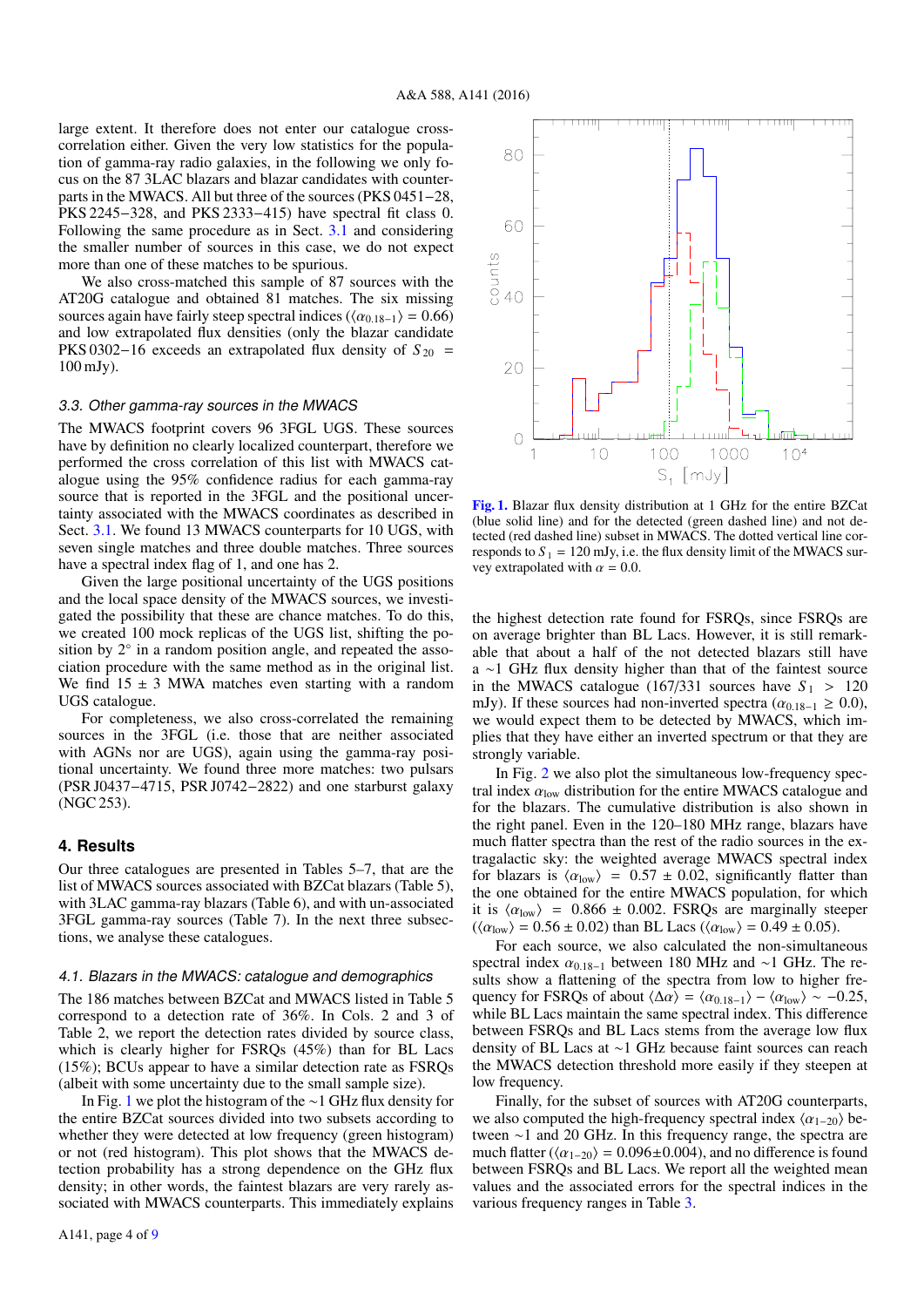<span id="page-4-0"></span>

<span id="page-4-1"></span>[Fig. 2.](http://dexter.edpsciences.org/applet.php?DOI=10.1051/0004-6361/201527817&pdf_id=2) Low-frequency spectral index counts (*left*) and cumulative (*right*) distributions for the entire MWACS catalogue (blue line) compared with BZCat-MWACS blazars (red line). Because the population counts are very different, normalized distributions are shown. The *x*-axis range is limited to the interval  $-1.5 < α<sub>low</sub> < 2.5$  for illustration purposes.

Table 2. Low-frequency detection rates for BZCat and 3LAC source classes in the MWACS footprint.

|             | <b>BZCat</b> |      | 3LAC   |      |  |
|-------------|--------------|------|--------|------|--|
| Class       | ratio        | $\%$ | ratio  | $\%$ |  |
| Total       | 186/517      | 36%  | 87/247 | 35%  |  |
| <b>FSRO</b> | 147/327      | 45%  | 52/71  | 73%  |  |
| BLL         | 23/153       | 15%  | 19/87  | 22%  |  |
| <b>BCU</b>  | 16/37        | 43%  | 8/16   | 50%  |  |
| Candidates  |              |      | 8/73   | 11%  |  |

Notes. By construction, the BZCat does not contain blazar candidates. For the 3LAC, we did not include radio galaxies.

# 4.2. Gamma-ray blazars in the MWACS: catalogue and demographics

Table 6 reports the list of the 87 matches between the 3LAC and the MWACS catalogues. In Table [2](#page-4-1) (Cols. 4 and 5) we also report the detection rate for the entire sample and for the individual sub-classes. The overall low-frequency detection rate is 35.2%. If we only consider the confirmed blazars, however, it increases to 45.4%, which is significantly higher than for the overall blazar population discussed in Sect. [4.1.](#page-3-2) In the sub-classes, the detection rate is highest for FSRQ (73.2%) and much lower for BL Lacs (21.8%); BCUs are in between (50.0%). Again, within each single class, gamma-ray detected sources have a larger detection rate at low frequency than the same kind of sources considered independently of their gamma-ray activity. Blazar candidates have a low detection rate of 11.0%, not surprisingly given their low average 1 GHz radio flux densities.

In Fig. [3](#page-4-2) we show the histogram of the gamma-ray energy flux above  $E > 100$  MeV averaged over the four years of the *Fermi*-LAT data. We indicate separately the set of all the 3LAC sources and the subsets of MWACS detected and not detected sources. The detected sources have higher gammaray fluxes or, in other words, the MWACS detection rate is

<span id="page-4-2"></span>

[Fig. 3.](http://dexter.edpsciences.org/applet.php?DOI=10.1051/0004-6361/201527817&pdf_id=3) Gamma-ray flux at  $E > 100$  MeV distribution for the entire 3LAC sample (solid blue line). Dashed lines show separately the distribution for 3LAC sources with or without an MWACS counterpart (green and red lines, respectively).

higher for higher gamma-ray fluxes. Moreover, the detection rate above  $4 \times 10^{-11}$  erg cm<sup>-2</sup> s<sup>-1</sup> is 76% (16/21) and quite uniform across source types. The lower overall MWACS detection rate for BL Lacs with respect to FSRQs arises from the lower gamma-ray flux sources. This indicates that long-term gammaray and low-frequency radio fluxes are somehow correlated (see Sect. [4.3\)](#page-5-1).

The low-frequency spectral index of the gamma-ray blazars is slightly flatter (by about  $\Delta \alpha = 0.07$ ) than the index of the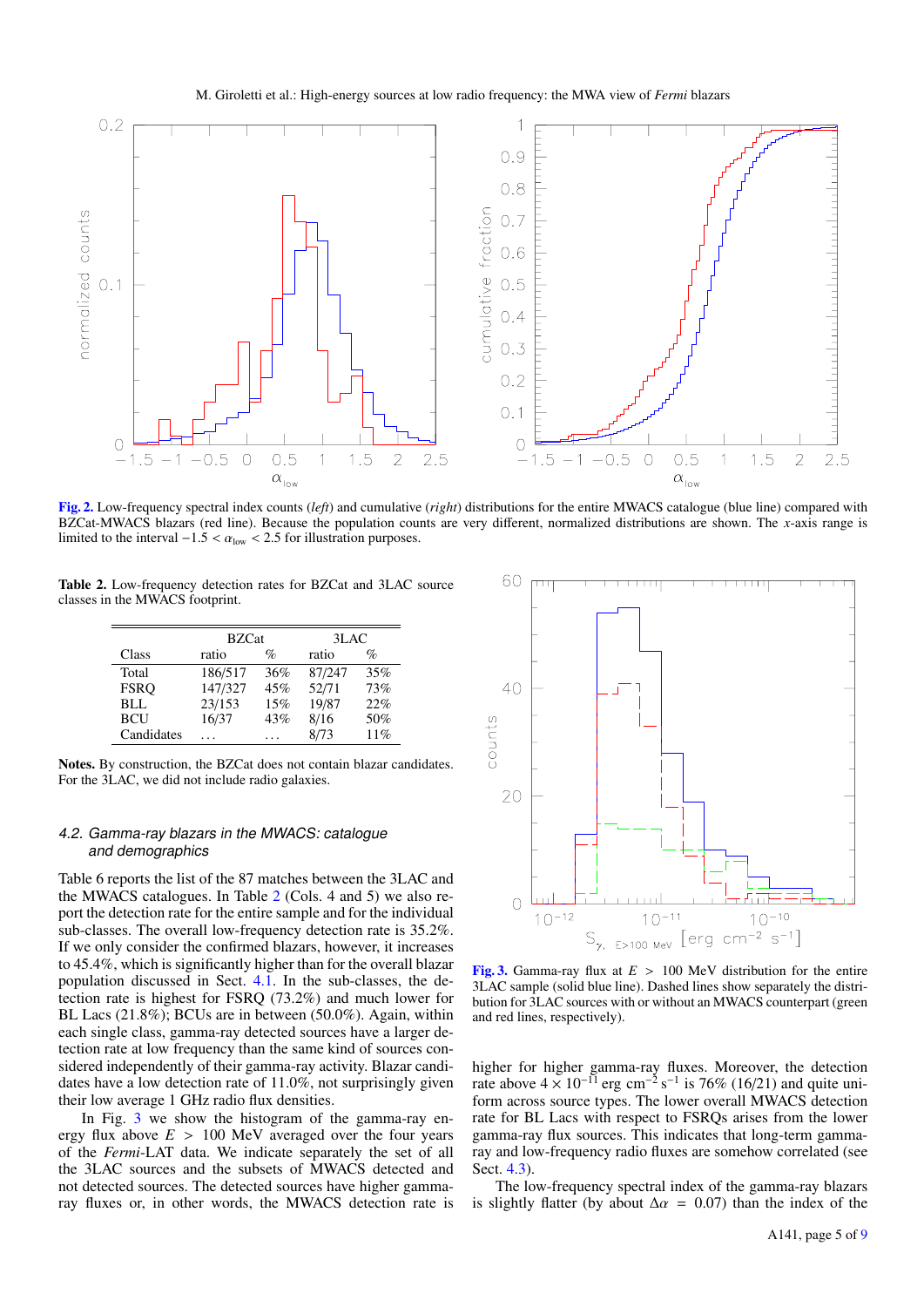<span id="page-5-3"></span>

| Sample<br>(1)      | Class<br>(2) | $\langle \alpha_{\text{low}} \rangle \pm \sigma_{\langle \alpha_{\text{low}} \rangle}$<br>(3) | $\langle \alpha_{0.18-1} \rangle \pm \sigma_{\langle \alpha_{0.18-1} \rangle}$<br>(4) | $n_{\text{low}, 0.18-1}$<br>(5) | $\langle \alpha_{1-20} \rangle \pm \sigma_{\langle \alpha_{1-20} \rangle}$ | $n_{1-20}$ |
|--------------------|--------------|-----------------------------------------------------------------------------------------------|---------------------------------------------------------------------------------------|---------------------------------|----------------------------------------------------------------------------|------------|
| <b>BZCat-MWACS</b> | Total        | $0.57 \pm 0.02$                                                                               | $0.337 \pm 0.013$                                                                     | 186                             | $0.096 \pm 0.004$                                                          | 170        |
|                    | <b>FSRO</b>  | $0.56 \pm 0.02$                                                                               | $0.297 \pm 0.014$                                                                     | 147                             | $0.097 \pm 0.005$                                                          | 139        |
|                    | BLL          | $0.49 \pm 0.05$                                                                               | $0.46 \pm 0.03$                                                                       | 23                              | $0.105 \pm 0.014$                                                          | 18         |
| 3LAC-MWACS         | Total        | $0.50 \pm 0.03$                                                                               | $0.305 \pm 0.017$                                                                     | 87                              | $0.074 \pm 0.005$                                                          | 81         |
|                    | <b>FSRO</b>  | $0.49 \pm 0.04$                                                                               | $0.18 \pm 0.02$                                                                       | 52                              | $0.038 \pm 0.006$                                                          | 52         |
|                    | BLL          | $0.42 \pm 0.06$                                                                               | $0.39 \pm 0.04$                                                                       | 19                              | $0.138 \pm 0.012$                                                          | 17         |

<span id="page-5-0"></span>Table 3. Average spectral indices for BZCat and 3LAC source classes.

Notes. For each set, we report the weighted average and the error on the weighted average. Weights  $w_i$  on each spectral index  $\alpha_i$  are determined as  $1/\sigma_i$ , where  $\sigma_i$  is the uncertainty on the spectral index as provided in the MWACS catalogue at low frequency, or is determined through<br>propagation of the uncertainty on the measured flux density for  $\alpha_0$  as and propagation of the uncertainty on the measured flux density for  $\alpha_{0.18-1}$  and  $\alpha_{1-20}$ . The weighted average is then  $\langle \alpha \rangle = \sum_{i=1}^{n} w_i \alpha_i / \sum_{i=1}^{n} w_i$  and the associated error is  $\sigma^2 = 1 / \sum_{i=1}^{n} w_i$ . associated error is  $\sigma_{\langle \alpha \rangle}^2 = 1/\sum_{i=1}^n w_i$ .

Table 4. Correlation coefficient and significance for gamma-ray vs. MWACS data.

| Sample                | # objects | # redshift bins |      |      | <i>p</i> -value                 |
|-----------------------|-----------|-----------------|------|------|---------------------------------|
|                       |           |                 | (4)  |      | (6)                             |
| All sources           |           |                 | 0.26 | 0.27 |                                 |
| All sources, with $z$ | 76        |                 | 0.29 |      | $0.31 \quad 6.1 \times 10^{-2}$ |
| <b>FSRO</b>           |           |                 | 0.21 | 0.25 | 0.15                            |

Notes. In each row, we indicate the sample considered in Col. (1), the number of objects included (Col. 2), and the redshift bins used for the statistical analysis (Col. 3), the Pearson  $r$  and Spearman  $\rho$  correlation coefficients and the statistical significance for the correlation between MWACS flux density and gamma-ray energy flux *<sup>S</sup>* γ (Cols. 4–6) determined using the method of [Pavlidou et al.](#page-8-13) [\(2012\)](#page-8-13). The method does not consider sources without a measured redshift, therefore values in Cols. 3 and 6 are not determined for the entire sample.

entire blazar population (Table [3,](#page-5-0) Col. 3). Some flattening is also present in the low-to-mid and mid-to-high spectral indices. For the whole gamma-ray population and within each sub-class, the trend overall is one of flatter spectral indices as higher frequency ranges are considered.

#### <span id="page-5-1"></span>4.3. Radio and gamma-ray correlation

As suggested in the previous section, it is relevant to search for a possible correlation between low-frequency radio flux densities and gamma-ray fluxes in blazars. We show in Fig. [4](#page-5-2) the scatter plot of the gamma ray energy flux at  $E > 100$  MeV vs.  $S_{0.18}$ . The *x*-axis range starts at  $S_{0.18} = 120$  mJy, which corresponds to the lowest flux density of sources included in the MWACS. Below this threshold, we show the distribution of the gamma-ray flux for the blazars not detected in MWACS.

A simple linear fit yields a slope of  $m = 0.32 \pm 0.13$ , a linear correlation coefficient of  $r = 0.26$ , and a null-hypothesis *p*-value of  $p = 1.5 \times 10^{-2}$ , with 87 data points. This fit is somewhat in-<br>fluenced by the brightest radio source (PKS 0521–36). When we fluenced by the brightest radio source (PKS 0521−36). When we exclude this source from the sample, however, we still obtain a correlation coefficient of  $r = 0.22$  and a slightly flatter, but still consistent, slope  $m = 0.30 \pm 0.14$ . To assess the significance of the observed correlation for the detected sources, we carried out a dedicated analysis based on the method described by [Pavlidou](#page-8-13) [et al.](#page-8-13) [\(2012\)](#page-8-13) that has been applied by [Ackermann et al.](#page-7-4) [\(2011a\)](#page-7-4); this method combines data randomization in luminosity space (to ensure that the randomized data are intrinsically, and not just apparently, uncorrelated) and significance assessment in flux space (to explicitly avoid Malmquist bias and automatically account for the limited dynamic range in both frequencies and the presence of undetected sources). Since the method randomizes luminosities, we considered only sources with a measured redshift, which constitute the large majority of our sample (76 out of 87); moreover, it was shown that for reasonable assumptions

<span id="page-5-2"></span>

[Fig. 4.](http://dexter.edpsciences.org/applet.php?DOI=10.1051/0004-6361/201527817&pdf_id=4) *Fermi*-LAT gamma-ray and MWACS fluxes for 3LAC blazars. In the main panel (*right*), we show the 4 yr gamma-ray energy flux at  $E > 100$  MeV vs. MWACS radio flux density at 180 MHz; the dashed line is the best-fit linear regression. In the smaller *left panel*, we show the gamma-ray flux distribution for blazars that are not detected in MWACS; gamma-ray flux increases along the y-axis, and simple counts increase right-to-left along the *x*-axis.

on the redshift distribution of the sources without a known *<sup>z</sup>*, the method provides a conservative estimate of the significance.

We show the results in Table [4.](#page-5-3) The observed distributions provide evidence of only a low-significance correlation for the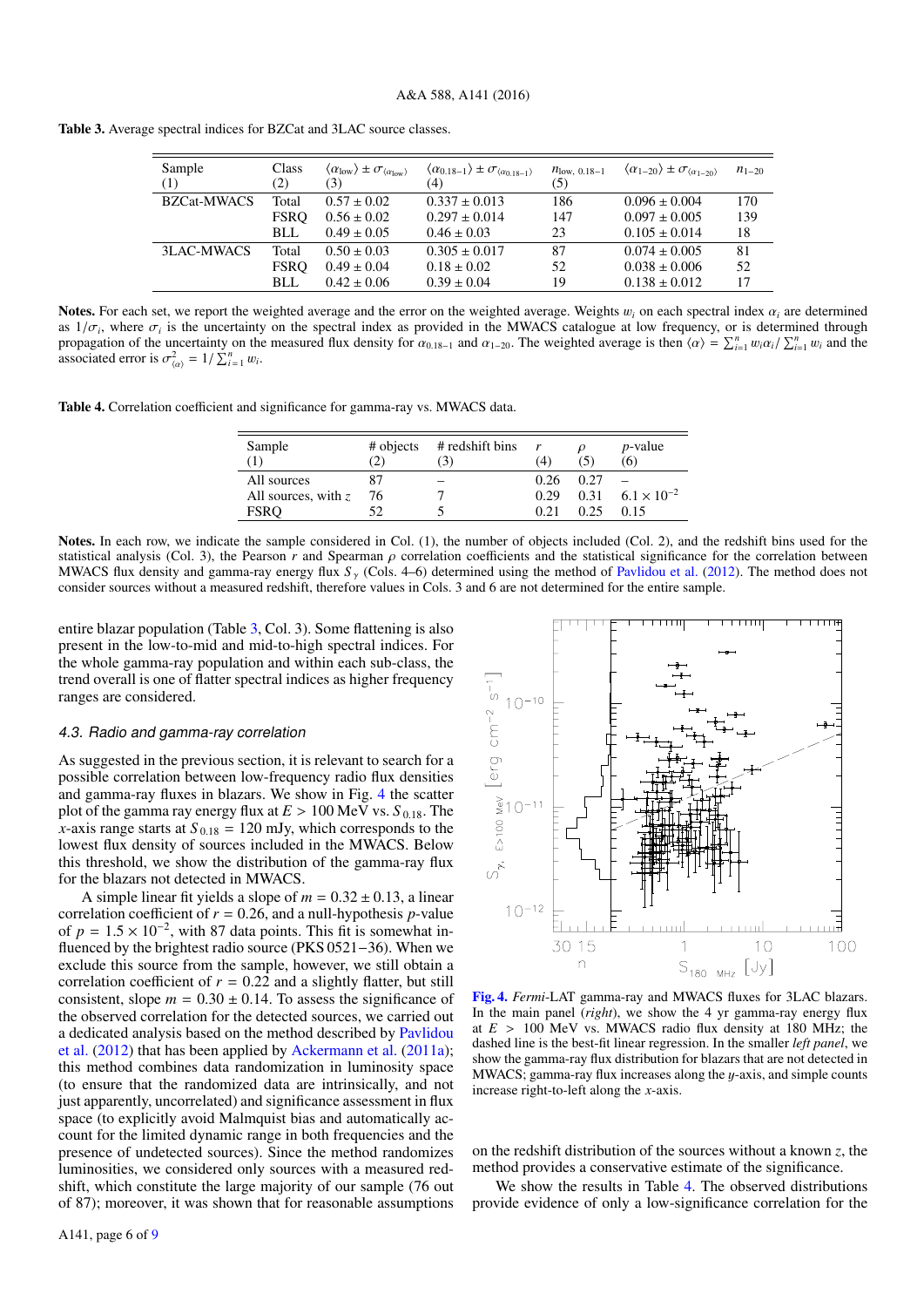entire population ( $p = 6.1 \times 10^{-2}$ ), and of no significant corre-<br>lation at all when only ESROs are considered ( $n = 0.15$ ). We lation at all when only FSRQs are considered ( $p = 0.15$ ). We did not consider other smaller sub-samples (e.g. only BL Lacs, or only the flattest spectrum sources) because the number of objects would not have provided a statistically significant result.

The histogram in the left panel of Fig. [4](#page-5-2) shows that the gamma-ray flux distribution of the gamma-ray blazars without a MWACS counterpart is consistent with the trend estimated for the detected sources. Future, deeper low-frequency surveys will probe this population and provide deeper insight into the possible correlation.

#### 4.4. Other gamma-ray sources in the MWACS

We list in Table 7 the ten UGS that have one or more counterparts in the MWACS catalogue. Given the high spatial density of MWACS sources, it is not possible to claim any of them as a statistically significant association. We nonetheless list them here as a reference for possible follow-ups. In particular, 3FGL J0026.2−4812 and 3FGL J2130.4−4237 are spatially consistent with two moderately bright and flat-spectrum MWACS and SUMSS sources: MWACS J0025.6−4816, with  $S_{0.18} = 0.65$  Jy and  $\alpha_{0.18-1} = 0.50$ , and MWACS J2131.1-4234, with  $S_{0.18} = 1.04$  Jy and  $\alpha_{0.18-1} = 0.63$ .

# <span id="page-6-0"></span>**5. Discussion and conclusions**

The MWACS is at present the deepest wide-area survey at low frequency. By comparison, the VLA Low-frequency Sky Survey (VLSS [Cohen et al.](#page-7-9) [2007\)](#page-7-9) has a typical rms noise level of  $\langle \sigma \rangle \approx 0.1$  Jy beam<sup>-1</sup>. The VLSS blazar detection rate reported<br>by Massaro et al. (2013b) was only ~26% so that the sample by [Massaro et al.](#page-8-3) [\(2013b\)](#page-8-3) was only ∼26%, so that the sample presented in Table 5 becomes the deepest low-frequency blazar sample ever assembled. Moreover, this sample has simultaneous spectral information by construction, which is extremely valuable for studying core-dominated sources like blazars.

In the widely accepted unified scheme of radio-loud AGNs [\(Urry & Padovani](#page-8-14) [1995\)](#page-8-14), blazars are the aligned counterparts of radio galaxies; in particular, BL Lacs are the aligned counterparts of low-power, edge-dimmed FR1 radio galaxies, and FSRQs are the aligned versions of high radio power, edgebrightened FR2 radio galaxies. This scheme has met with success, and Doppler boosting of radiation emitted from relativistic jets closely aligned to our line of sight (within ~5°) successfully explains most observational properties of blazars. However, Doppler boosting itself makes the blazar flat-spectrum cores apparently much brighter than the extended radio lobes, which then become very hard to study unless high-sensitivity images with high angular resolution are taken. For this reason, the opening of the low radio frequency window is of great value to the study of the extended emission in blazars [\(Massaro et al.](#page-8-1) [2013a,](#page-8-1)[b,](#page-8-3) [2014;](#page-8-12) [Nori et al.](#page-8-2) [2014;](#page-8-2) [Trüstedt et al.](#page-8-15) [2014\)](#page-8-15), and ultimately for the full validation of the unified schemes.

Our work has shown that the MWACS spectra of the blazars in our catalogues are on average (1) flatter (by about  $\Delta \alpha \sim 0.3$ ) than those of the entire MWACS population and (2) steeper (by about  $\Delta \alpha \sim -0.2$ ) than those of the same blazar population when considered between 180 MHz and ∼1 GHz. The first fact shows that the core component still contributes significantly to the total emission. The second result is direct proof that extended, steep spectrum emission is also present in blazars.

The (mildly) significant correlation between the lowfrequency flux density and the gamma-ray energy flux, which is produced in the vicinity of the jet base, is also consistent with this scenario. Various works considering higher frequency radio observations have revealed a stronger and more significant correlation between the GHz-domain and gamma-ray data, for instance for the 1LAC samples [\(Ackermann et al.](#page-7-4) [2011a;](#page-7-4) [Mahony et al.](#page-8-10) [2010;](#page-8-10) [Ghirlanda et al.](#page-7-10) [2010,](#page-7-10) [2011\)](#page-7-11). The fact that the MWACS data still provide a correlation, but weaker, agrees with additional, but not overwhelming, extended emission that is not beamed and therefore not correlated with the gamma rays.

Our spectral index measurements allowed us to estimate the intensity ratio between the emission from the flat-spectrum core and the steep-spectrum lobes. We assumed that the mean spectral index of the MWACS catalogue describes the extended emission component and that the  $\alpha_{1-20}$  measured for our blazar population is a good approximation of the flat spectrum core spectral index. We decomposed the total flux density  $S(v)$  as

$$
S(v) = k_{c}v^{-\alpha_{c}} + k_{1}v^{-\alpha_{1}},
$$

where  $k_c$  and  $\alpha_c$  indicate the normalization and spectral index of the core component, and  $k_1$  and  $\alpha_1$  are the same quantities for the lobes. By substituting  $\alpha_c = 0.096$  and  $\alpha_l = 0.866$  and requiring that the average index between 120 and 180 MHz is  $\alpha_{\text{low}} = 0.57$ , we determined that  $k_1/k_c \sim 75$ .

Although  $k_1$  and  $k_c$ , as well as their simple ratio, have little physical meaning by themselves, they are useful since they allow us to estimate the core-to-lobe flux density ratio at any frequency. For instance, the core-to-lobe flux density ratio is ∼0.53 at 120 MHz and ∼0.73 at 180 MHz, indicating that the core still contributes at low frequency, but the majority of the flux density is emitted in the lobes. With increasing frequency, the core becomes the dominant component, with  $S_c/S_1 \sim 3.5$  at 1 GHz, and as large as ∼27 at 20 GHz.

Clearly, these values are based on the mean indices and therefore are only suggestive of the average behaviour of the population. Moreover, the MWACS detected sources only constitute about 36% of the blazar population; about one half of the remaining blazars certainly have flat or inverted spectra, while we can say little about the other half. In general, these results will need to be complemented with deeper low-frequency surveys. Each single source can have wildly different contributions; in particular, the amount of Doppler beaming at the base of the jet can dramatically change the core flux and, accordingly, the component ratio. This is certainly the case for the sources with the flattest (or even inverted) MWACS spectral indices. We can directly test this by comparing the gamma-ray luminosity *<sup>L</sup>*γ (which is affected by Doppler beaming) to  $\alpha_{\text{low}}$ . In Fig. [5](#page-7-12) we show the plot of these two quantities. While the points are scattered, the plot shows that the most inverted sources have generally a high gamma-ray luminosity (above  $10^{46}$  erg s<sup>-1</sup>), whereas the steeper sources span the entire range in luminosity, down to  $5.4 \times 10^{42}$  erg s<sup>-1</sup>. Of course, the situation is also complicated<br>by several other factors, such as luminosity distance and source by several other factors, such as luminosity distance and source type.

A larger luminosity distance corresponds to higher redshift so that the observed radiation is emitted at higher frequency in the rest frame, where the spectra are flatter; this has a qualitatively similar behaviour to the one produced by the core dominance: more luminous sources have flatter spectra both because they are more beamed and because their rest-frame spectra are intrinsically flatter. In this context, we have noted in Sect. [3.1](#page-2-3) that most sources in the BZCat-MWACS sample also have a high radio frequency counterpart in AT20G. Of the few that do not, most are typically below the AT20G sensitivity if we extrapolate from low-frequency flux density and  $\alpha_{0.18-1}$ . Interestingly,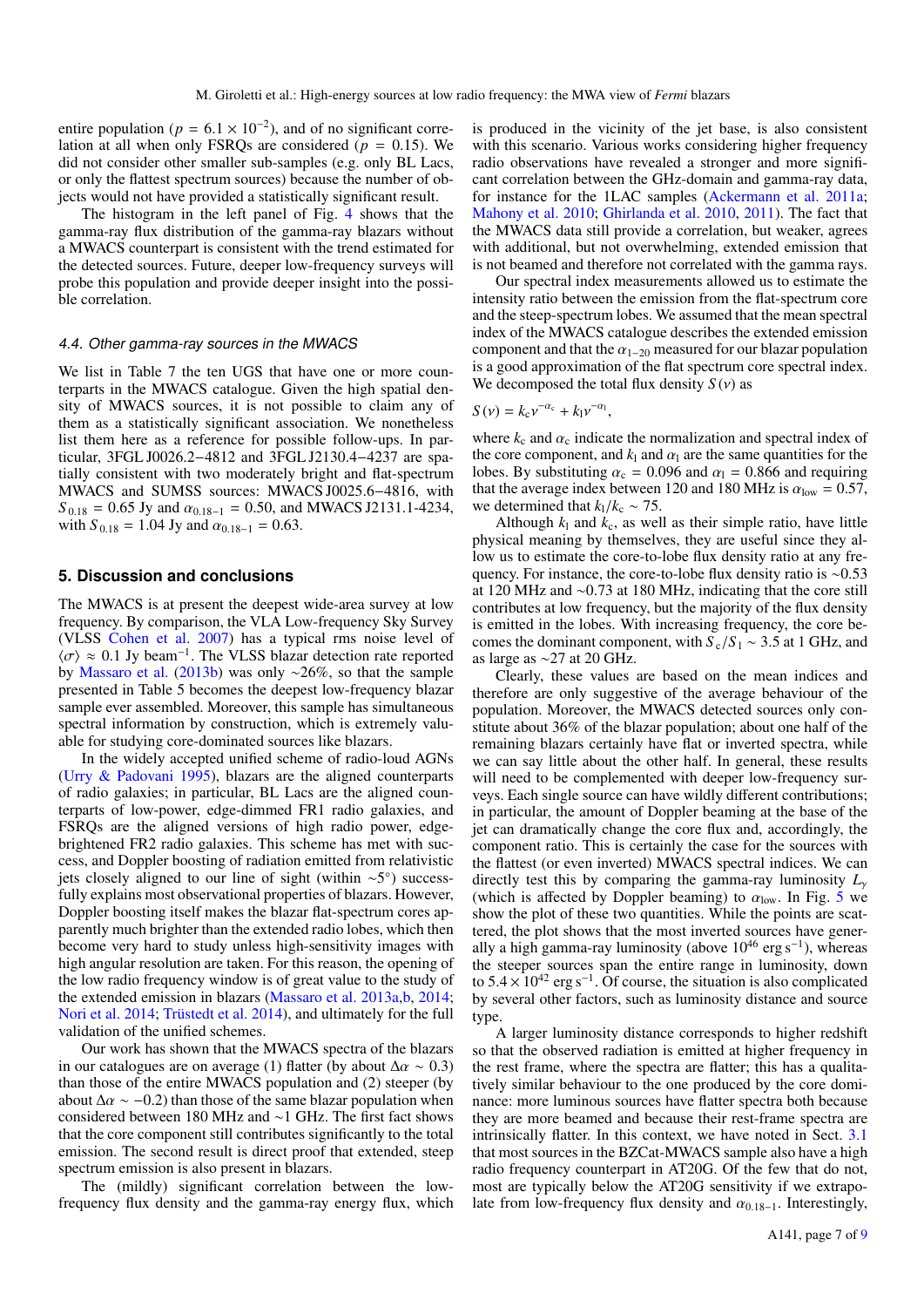<span id="page-7-12"></span>

[Fig. 5.](http://dexter.edpsciences.org/applet.php?DOI=10.1051/0004-6361/201527817&pdf_id=5) Gamma-ray luminosity vs. low-frequency spectral index for the 3LAC-MWACS sample.

there are just two sources that have an extrapolated 20 GHz flux density higher than 100 mJy and they are both FSRQs at high redshift: 5BZQJ2300-2644 (*<sup>z</sup>* <sup>=</sup> <sup>1</sup>.476) and 5BZQJ2327-1447  $(z = 2.465)$ , while the mean *z* in this sub-sample is  $z = 0.9$ (in particular, they are the second and fourth most distant in the 16 source subsample). This could suggest that the rest-frame spectrum of blazars shows a rather complex behaviour, with a new steepening at even higher frequency (>20 GHz) after the flattening between the MWA band and the few GHz domain. A similar high-frequency spectral behaviour for compact sources has been reported by [Chhetri et al.](#page-7-13) [\(2012\)](#page-7-13) and [Massardi et al.](#page-8-16)  $(2016).$  $(2016).$ 

We note that the gamma-ray luminosity is generally dependent on the source type [\(Ackermann et al.](#page-7-8) [2011b,](#page-7-8) [2015\)](#page-7-3), with FSRQs more luminous than BL Lacs. By the peak of the synchrotron component of their SED, blazars are further classified into low-, intermediate-, or high-synchrotron peaked (LSP, ISP, HSP, respectively) sources that are characterized by a synchrotron peak frequency  $v_{\text{peak}}$  (Hz) such that log  $v_{\text{peak}} < 14$ , 14 < log  $v_{\text{peak}} < 15$ , and log  $v_{\text{peak}} > 15$ , respectively. The gamma-ray luminosity decreases from LSP to HSP blazars, similar to what has already been suggested for the blazar sequence by [Fossati](#page-7-14) [et al.](#page-7-14) [\(1998\)](#page-7-14). While this scenario is the subject of a lively and long-lasting debate (e.g. [Giommi & Padovani](#page-7-15) [2015;](#page-7-15) [Potter &](#page-8-17) [Cotter](#page-8-17) [2013;](#page-8-17) [Meyer et al.](#page-8-18) [2011\)](#page-8-18), we note that our sample is mainly composed of FSRQ (which are typically LSP blazars). The reason for this composition lies in the still somewhat limited sensitivity of the MWACS. As we have noted, the present sample is the deepest available at present; however, faint sources like BL Lacs, and HSP blazars in particular, have lower flux density, and deeper catalogues are necessary to study the blazar population in greater depth.

In the very near future, significant resources are expected to become available, such as the recently released LOw Frequency Array (LOFAR) Multifrequency Snapshot Sky Survey (MSSS, e.g. [Heald et al.](#page-7-16) [2015\)](#page-7-16) and the GaLactic and Extragalactic All-Sky MWA Survey (GLEAM, [Wayth et al.](#page-8-19) [2015\)](#page-8-19). On the path towards the Square Kilometer Array, it will be possible to greatly extend the current picture of the connection between high-energy and radio emission in blazars [\(Giroletti et al.](#page-7-17) [2015\)](#page-7-17) and more generally between the core and extended emission in radio-loud AGNs. The new catalogues will indeed allow us to characterize the low-frequency spectral properties of the still significant population of blazars that are missed in the present work. MSSS and GLEAM, which also partly overlap, will provide a combined dataset that is ideal for studying the low-frequency properties of *Fermi*-LAT blazars (1) simultaneously and (2) for the full sky. Moreover, because the new surveys will also cover the Galactic plane, important results might be obtained in the study of pulsars and other astrophysical accelerators such as supernovae.

For UGS sources, the situation is more complicated. The spatial density of low-frequency sources is already too high to claim associations only based on the spatial coincidence, and this is bound to increase at lower flux density limits. It will be necessary to take additional features into account to recognize sources of known gamma-ray emitters. This includes for example a flat spectrum (for core-dominated blazars) or pulsed emission.

*Acknowledgements.* M.G. acknowledges financial support and kind hospitality during his visits at Curtin University and Sydney Institute for Astrophysics. We acknowledge financial contribution from grant PRIN−INAF−2011. This research has made use of the VizieR catalogue access tool, CDS, Strasbourg, France, and of NASA's Astrophysics Data System. This scientific work makes use of the Murchison Radio-astronomy Observatory, operated by CSIRO. We acknowledge the Wajarri Yamatji people as the traditional owners of the Observatory site. Support for the operation of the MWA is provided by the Australian Government Department of Industry and Science and Department of Education (National Collaborative Research Infrastructure Strategy: NCRIS), under a contract to Curtin University administered by Astronomy Australia Limited. We acknowledge the iVEC Petabyte Data Store and the Initiative in Innovative Computing and the CUDA Center for Excellence sponsored by NVIDIA at Harvard University. The *Fermi*-LAT Collaboration acknowledges generous ongoing support from a number of agencies and institutes that have supported both the development and the operation of the LAT as well as scientific data analysis. These include the National Aeronautics and Space Administration and the Department of Energy in the United States, the Commissariat à l'Énergie Atomique and the Centre National de la Recherche Scientifique/Institut National de Physique Nucléaire et de Physique des Particules in France, the Agenzia Spaziale Italiana and the Istituto Nazionale di Fisica Nucleare in Italy, the Ministry of Education, Culture, Sports, Science and Technology (MEXT), High Energy Accelerator Research Organization (KEK) and Japan Aerospace Exploration Agency (JAXA) in Japan, and the K. A. Wallenberg Foundation, the Swedish Research Council and the Swedish National Space Board in Sweden. Additional support for science analysis during the operations phase is gratefully acknowledged from the Istituto Nazionale di Astrofisica in Italy and the Centre National d'Études Spatiales in France.

#### <span id="page-7-15"></span><span id="page-7-14"></span><span id="page-7-13"></span><span id="page-7-11"></span><span id="page-7-10"></span><span id="page-7-9"></span><span id="page-7-8"></span><span id="page-7-7"></span><span id="page-7-6"></span><span id="page-7-4"></span><span id="page-7-3"></span><span id="page-7-1"></span><span id="page-7-0"></span>**References**

- <span id="page-7-17"></span>Abdo, A. A., Ackermann, M., Ajello, M., et al. 2010, [ApJS, 188, 405](http://linker.aanda.org/10.1051/0004-6361/201527817/1)
- <span id="page-7-16"></span>Acero, F., Ackermann, M., Ajello, M., et al. 2015, [ApJS, 218, 23](http://linker.aanda.org/10.1051/0004-6361/201527817/2)
- <span id="page-7-2"></span>Ackermann, M., Ajello, M., Allafort, A., et al. 2011a, [ApJ, 741, 30](http://linker.aanda.org/10.1051/0004-6361/201527817/3)
- <span id="page-7-5"></span>Ackermann, M., Ajello, M., Allafort, A., et al. 2011b, [ApJ, 743, 171](http://linker.aanda.org/10.1051/0004-6361/201527817/4)
- Ackermann, M., Ajello, M., Atwood, W. B., et al. 2015, [ApJ, 810, 14](http://linker.aanda.org/10.1051/0004-6361/201527817/5)
- Bock, D. C.-J., Large, M. I., & Sadler, E. M. 1999, [AJ, 117, 1578](http://linker.aanda.org/10.1051/0004-6361/201527817/6)
- Chhetri, R., Ekers, R. D., Mahony, E. K., et al. 2012, [MNRAS, 422, 2274](http://linker.aanda.org/10.1051/0004-6361/201527817/7)
- Cohen, A. S., Lane, W. M., Cotton, W. D., et al. 2007, [AJ, 134, 1245](http://linker.aanda.org/10.1051/0004-6361/201527817/8)
- Condon, J. J., Cotton, W. D., Greisen, E. W., et al. 1998, [AJ, 115, 1693](http://linker.aanda.org/10.1051/0004-6361/201527817/9)
- Fossati, G., Maraschi, L., Celotti, A., Comastri, A., & Ghisellini, G. 1998, [MNRAS, 299, 433](http://linker.aanda.org/10.1051/0004-6361/201527817/10)
- Ghirlanda, G., Ghisellini, G., Tavecchio, F., & Foschini, L. 2010, [MNRAS, 407,](http://linker.aanda.org/10.1051/0004-6361/201527817/11) [791](http://linker.aanda.org/10.1051/0004-6361/201527817/11)
- Ghirlanda, G., Ghisellini, G., Tavecchio, F., Foschini, L., & Bonnoli, G. 2011, MNR AS 413, 852
- Giommi, P., & Padovani, P. 2015, [MNRAS, 450, 2404](http://linker.aanda.org/10.1051/0004-6361/201527817/13)
- Giroletti, M., Orienti, M., D'Ammando, F., et al. 2015, aska. conf., 153
- Heald, G. H., Pizzo, R. F., Orrú, E., et al. 2015, [A&A, 582, A123](http://linker.aanda.org/10.1051/0004-6361/201527817/15)
- Hurley-Walker, N., Morgan, J., Wayth, R. B., et al. 2014, [PASA, 31, e045](http://linker.aanda.org/10.1051/0004-6361/201527817/16)
- Komatsu, E., Dunkley, J., Nolta, M. R., et al. 2009, [ApJS, 180, 330](http://linker.aanda.org/10.1051/0004-6361/201527817/17)